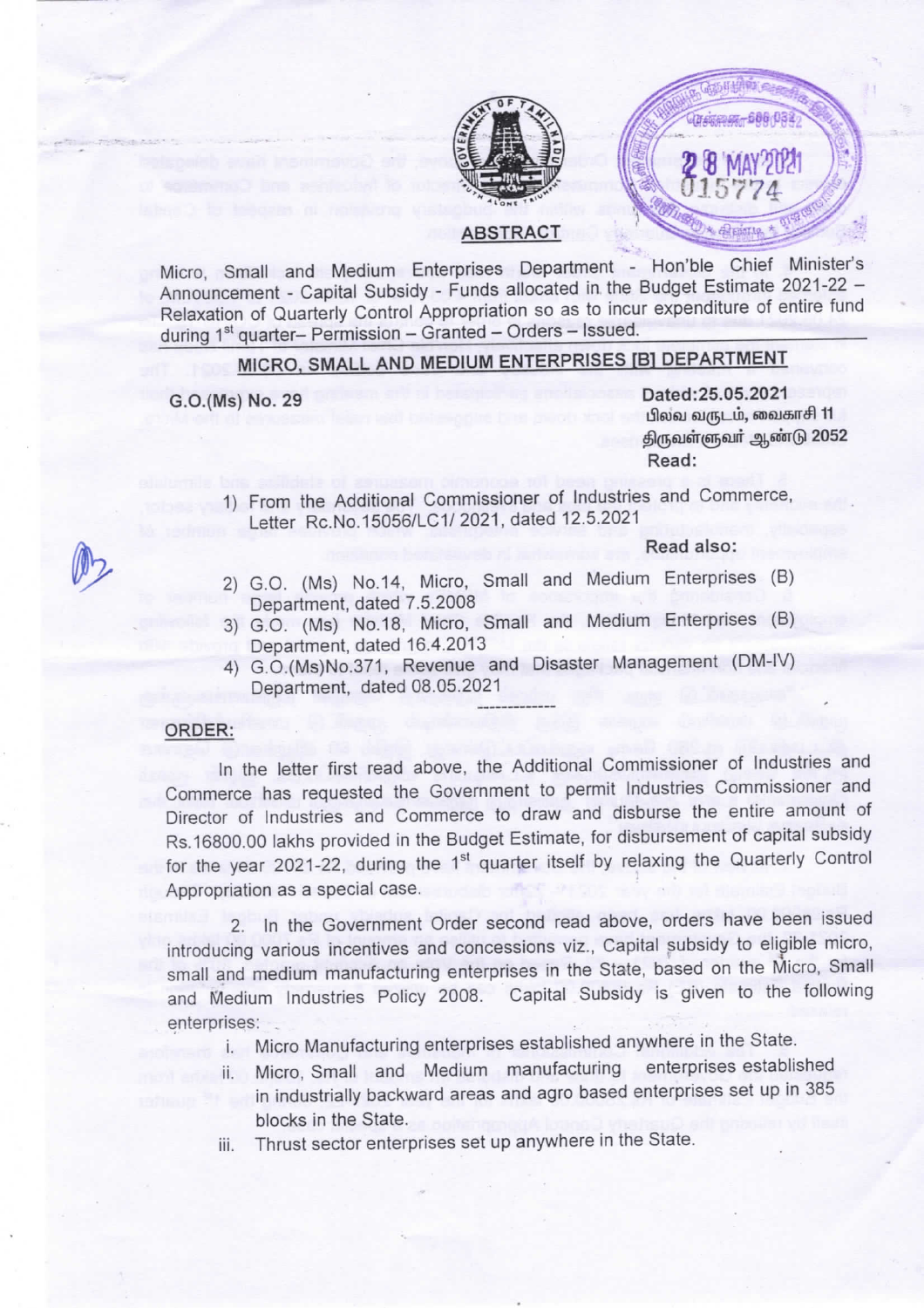3. In the Government Order third read above, the Government have delegated powers to the Industries Commissioner and Director of Industries and Commerce to draw and disburse the funds within the budgetary provision in respect of Capital Subsidy by following Quarterly Control Appropriation.

4. In the Government Order fourth read above, complete lock down is being enforced throughout the State with effect from 4.00 A.M. of 10.05.2021 to 4.00 A.M. of 24.05.2021 due to unavoidable reasons in order to control the spread of COVID-19. To implement the complete lock down effectively, Hon'ble Chief Minister of Tamil Nadu has convened a meeting with the industry and trade bodies on 09.05.2021. The representatives of various associations participated in the meeting have expressed their full support to implement the lock down and suggested few relief measures to the Micro, Small and Medium Enterprises.

5. There is a pressing need for economic measures to stabilize and stimulate the economy and to protect the jobs and livelihoods. The secondary and tertiary sector, especially, manufacturing and service enterprises, which provides large number of employment opportunities, are somewhat in devastated condition.

6. Considering the importance of MSMEs which provide large number of employment next to agriculture, the Hon'ble Chief Minister has made the following announcement for various reliefs to the MSMEs, in order to support and provide with financial and non-financial packages that may give some relief to them

"சுயமுதலீட்டு குறு, சிறு மற்றும் நடுத்தரத் தொழில் நிறுவனங்களுக்கு முதலீட்டு மானியம் வழங்க இந்த நிதியாண்டில் முதலீட்டு மானியத்திற்கான திட்டமதிப்பீடு ரூ.280 கோடி ஒதுக்கப்பட்டுள்ளது. இதில் 60 விழுக்காடு தொகை (ரூ.168 கோடி) நிறுவனங்களுக்கு உடனடியாக விடுவிக்கப்படும். இதன் மூலம் நிலுவையில் உள்ள தகுதியான அனைத்து நிறுவனங்களுக்கும் மானியம் கிடைக்க வமிவகை செய்யப்படுகிறது''.

7. In view of the above, the Government have provided Rs.28000.00 lakhs in the Budget Estimate for the year 2021 - 22 for disbursement of Capital subsidy. Though Rs.28000.00 lakhs has been allotted for Capital subsidy under Budget Estimate 2021-22, the Government have permitted to utilise an amount of Rs.7000.00 lakhs only for the 1<sup>st</sup> quarter of 2021 - 22. Based on the Vote on Account granted, 60% of the Budget Estimate (BE) Rs.16800.00 lakhs can be utilized if quarterly appropriation is relaxed.

8. The Additional Commissioner of Industries and Commerce has therefore requested the Government to draw and disburse an amount of Rs.16800.00 lakhs from the Budget Estimate of Rs.28000.00 lakhs for the year 2021-22, during the 1<sup>st</sup> quarter itself by relaxing the Quarterly Control Appropriation as a special case.